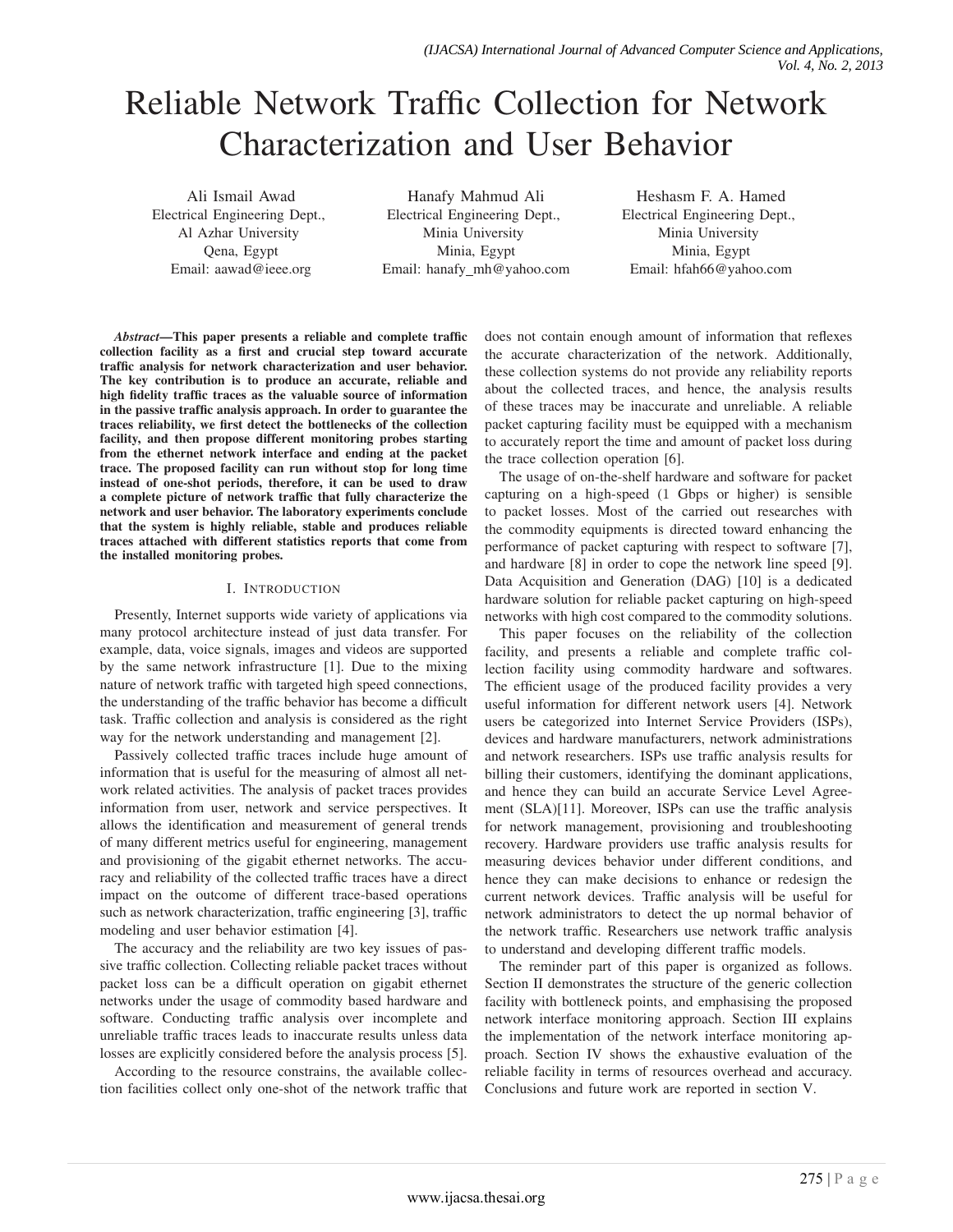*(IJACSA) International Journal of Advanced Computer Science and Applications, Vol. 4, No. 2, 2013*



Fig. 1. A Complete traffic collection facility with bottleneck points marked in circles. The bottlenecks diffuse in almost all system spaces.

#### II. RELIABLE NETWORK TRAFFIC COLLECTION

This research focuses on the passive traffic measurement methodology to address the traffic collection and analysis problem in the residential networks. However, it is not easy to do continuous passive measurement, but on the other hand, passive measurement provides a complete picture about network traffic. Moreover, different traffic analysis phases can be conducted on the traffic traces from different perspectives. The performance metric of any passive collection is the lossless packet capturing at link speed. Dropped packet will produce problem in the next processes (anonymization, analysis, etc.). Each component in the collection facility has its own characteristics and limitations. Therefore, the bottlenecks are distributed over all components. Fig. 1 shows the bottlenecks through the packet journey through all collection facility components.

A closed look at Fig. 1 shows that the traffic collection facility suffers from many bottleneck points starting from network interface, passing though kernel space, and ends with the packet capturing applications in the user space. Every system bottleneck point can lead to packet drops without any feedback information to the system operator. Unreported packet drops deteriorates the reliability of the traffic collection facility especially at the 1 Gbps link speed.

The available solutions of the collection bottlenecks are designed to overcome one point to enhance the collection performance in terms of packet loss and scalability to link speed. Those solutions can be divided into software-based such as Driverdump [12] and Interrupt Coalescence (IC) technique [13], kernel patching [14] and hardware-based solutions such as Network Processor (NP) [8], [15], [16], and special purpose DAG card [10]. Some solutions try to build special purpose

facilities, but those solutions are cost inefficient. The problem with the previous solutions is that they have been designed for special purpose or enhancing a particular point. Additionally, the implementations of those solutions may become difficult due to some coding problems or the high cost. We have built a new solution for bottlenecks and insure the system reliability by installing monitoring probe for each system bottleneck using commodity based hardware and software. The most important probe is the network interface monitoring approach.

#### *A. Network Interface Monitoring Approach*

Network interface card is the first contact point inside the collection machine that can hold all packets including the correct and the erroneous ones at 1 Gbps link speed. Network interface monitoring approach uses network interface capability to monitor all coming in and out packets to the collection machine before its pumping up to the upper levels. We could correlate the produced report with the trace file in the post processing to detect the packet loss, and judging the packet trace reliability for the collection session.

The idea behind monitoring the ethernet network interface is considered as two folded process: (1) Open a socket for direct communication with the network interface drivers, and (2) Information exchange between network interface drivers and the monitoring tool agent in the user interface. In order to retrieve statistics directly from hardware, the proposed monitoring approach takes advantage of the support provided by the Ethtool Linux utility [17]. Ethtool is a GNU/Linux tool that allows obtaining information and diagnostics about ethernet card settings related to media, link status, and more. Precisely, the ethtool\_stats data structure provided by its API enables dumping the network interface specific statistics to the user space, and store them in a statistics file.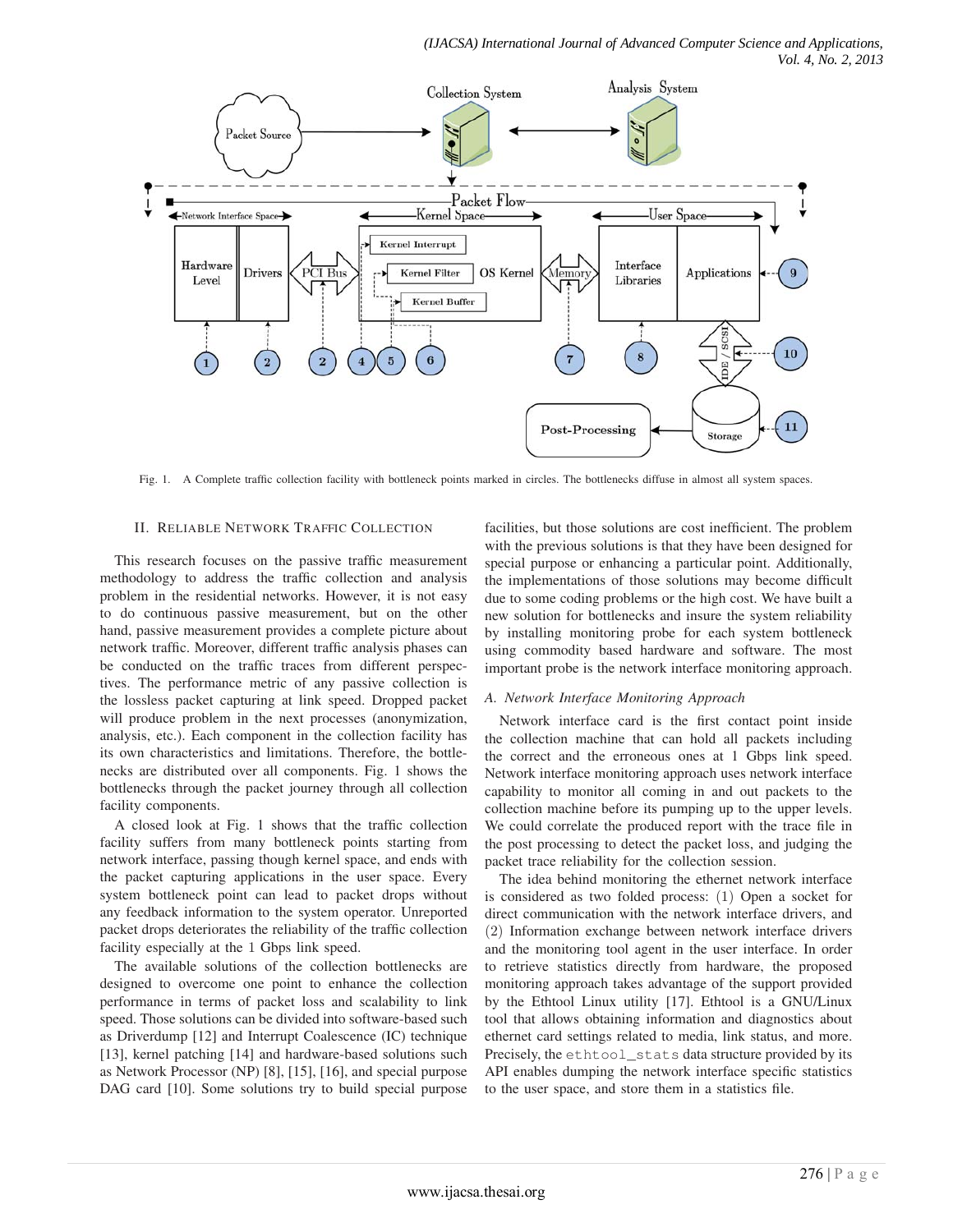## III. IMPLEMENTATION PHASE

IV. EXPERIMENTAL EVALUATION

The proposed monitoring approach has been fully implemented with the C programming language and under Linux environment. Beside different additional functions, the implemented core function is do\_gstats() which is responsible for consulting the network interface hardware via its drivers, open a User Datagram Protocol (UDP) socket and retrieving back the available statistics.

The simplified interconnections diagram of the implemented functions is shown in Fig. 2. The main() function has a direct connection to the do\_metatrace() which is responsible for creating the output file name, print file headers and arrange the spaces between columns. The time stamp is calculated using delta\_time() before each hardware check. The delta\_time() has a time stamp sensitivity up to 1 microsecond, therefore, the proposed approach is able to read the network interface hardware statistics values every 1 microsecond. The function do\_print() is used for printing the output results to a statistics file or directly to the screen based on the way of its call and the passed parameters. The function main() can also directly call do\_qstats() and print the results directly to the screen instead of writing it to an output file.

## *A. The Function* do\_gstats()

The function  $do_{gstats}$  () is the most important one inside the implementation structure, and it is declared as do\_gstats(char \*ifname, int s\_order). While ifname is a pointer to the network interface name, and s\_order is the order of the statistic indicator inside the data array. The do\_gstats() function returns an unsigned long long statistic values depend on the input parameter s\_order. The sequence of do\_gstats() instructions starts with setting all parameters and access all data structures, then open a UDP data socket through network interface drivers to access hardware statistics. Through the opened socket, the hardware statistics are dumped to an array, then the do\_gstats() returns the selected element to be recorded in the statistics file. Fig. 2 shows the calling methods of do\_gstats() and its relation with the other functions. As a general remark, in order to implement the method outlined in this section, the implementation code should include <linux/netdevice.h>, <linux/etherdevice.h>, and <linux/ethtool.h> Linux headers files.



Fig. 2. Functions interconnection diagram of the monitoring approach

The presented results in this section have been obtained from experiments that have been conducted in a controlled environment constructed from one PC and one Laptop. The PC works as a traffic collector and equipped with Intel Pentium<sup>(8)</sup> 4 Processor 3 GHz, 1 GB of RAM, Intel gigabit ethernet card, and 160 GB hard disk. The Laptop works as traffic generator and equipped with Intel Core  $2$  Due<sup>TM</sup> 2.5 GHz Processor, 4 GB of RAM, and Intel Gigabit Ethernet card. The two computers are directly connected through a gigabit ethernet cards via special type UDP cable. Both machines have been equipped with an implementation of the network interface monitoring approach.

The collector machine has been installed with Ubuntu Linux kernel 2.16.18−1.2200, PF RING patched kernel [14], Tcpdump version 3.9.4 with Libpcap version 0.9.4 [18]. It is worth noticing that Libpcap has been recompiled with the PF\_RING toolkit modifications, also the Tcpdump has been recompiled against the PF RING modified by Libpcap. The generator machine has been installed with the same Ubuntu Linux kernel. The traffic is generated with the open source PackETH as a packet generator toolkit [19].

## *A. Monitoring Approach Overhead Test*

We first considered the CPU overhead introduced by the periodical (1 second) monitoring granularity. We have run two independent tests: (I) Tcpdump packet capturing with monitoring approach enabled, and (II) Tcpdump capturing with proposed loss monitoring enabled. We have sent a fixed amount of generated packets, (2 millions packets), into the collector machine. Fig.3 shows the CPU utilization of both experimental scenarios. From that figure, running the monitoring technique in parallel with Tcpdump does not introduce high extra CPU overhead, and hence, the proposed monitoring approach does not provide a resource limitation at the network interface saturation point.

## *B. Facility Overall Accuracy Test*

This test is carried out to check the facility performance with enhanced Linux kernel using PF RING explained in [14]. Fig. 4 shows the generated packet rates for each packet



Fig. 3. CPU utilizations for one collection session with monitoring approach.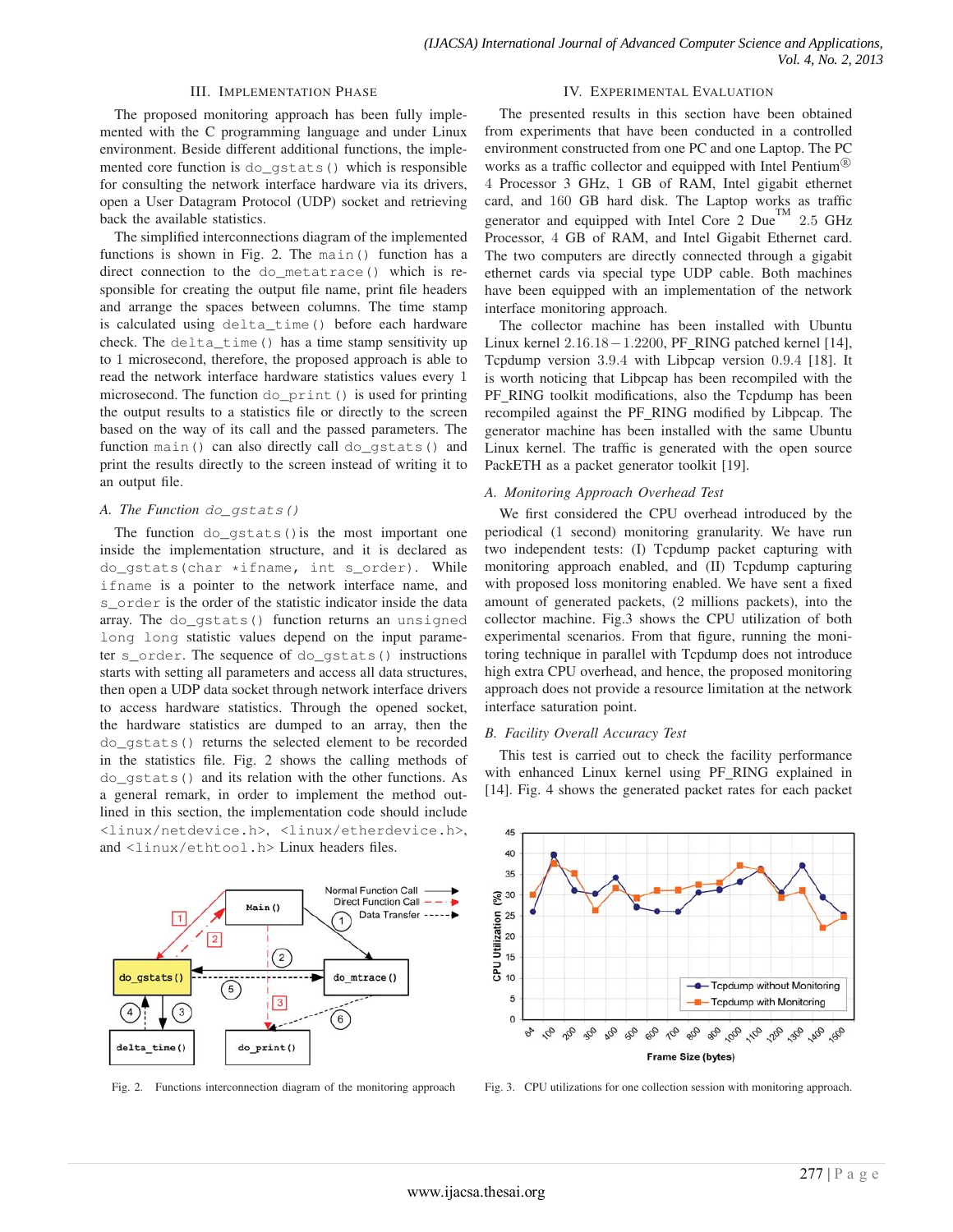

Fig. 4. Packet generation rates measured in generator side.

sizes. The plotted data have been taken from the statistics file produce by the monitoring approach in the traffic generator side. Additionally, from the collector point of view, Fig. 5 shows the percentage of the collected packets for each packet size. The figure proves the high packet losses at short packet sizes. The overall accuracy can be predicted by finding the difference between the generated and the collected packets. Of course, the packet trace reliability is determined according to the amount of dropped packets compared to the generated ones. The dropped packets are directly reported by the monitoring approach (values in the statistic files). While the kernel drops are measured as the difference between captured packets and packets received by the network interface (deduced from statistics information). From Fig. 6, the proposed monitoring approach is always reporting the total generated packets (received + erroneous) with 100% accuracy, and hence, the reliability of the packet trace can be measured by correlating the reported packets by the proposed approach and the actual collected packets in the trace file.

#### *C. Discussion*

Although the related work shows many special purpose hardware and software solutions for packet drop problem, the presented results in this section prove the superiority of using commodity based hardware and software in the proposed solution with invented monitoring probes at every bottleneck in the collection facility. The statistic files produced by each monitoring probe can be correlated with the actual recorded packets in the trace file, and hence, we get knowledge about where and when the packet was dropped. The actual packet trace is then sanitated further to remove the gaps of the dropped packets which finally produces a reliable packet trace.



Fig. 5. Packet collection percentage (%) measured in collector side.



Fig. 6. The accuracy of the collection facility in terms of packet loss.

Once we got a reliable and accurate passively collected packet trace with attached monitoring reports, the traffic analysis for network characterization and user behavior will be the next phase of this research.

#### V. CONCLUSION AND FUTURE WORK

This paper was directed toward enhancing the reliability of traffic collection facility. It has presented a new network interface monitoring approach in order to increase the reliability of the collected packet trace. The evaluation results have proved that the proposed mechanism is non-intrusive for the traffic trace collection with respect to CPU consumption, packet generation and packet collection. The experimental works conclude that purposed monitoring approach is a feasible and practical tool for reliable packet trace collection. As a future work, the proposed approach can be extended for different ethernet cards and implemented for wire and wireless network interfaces on different Linux platforms.

#### ACKNOWLEDGEMENT

The initial design and implementation of this work has been conducted in the laboratory of NetCom, Universitat Pompeu Fabra, Barcelona, Spain. I would like to thank Professor Dolors Sala for her advices during building the initial phase of this research.

#### **REFERENCES**

- [1] J. Goldman and P. Rawles, *Local area networks: a business-oriented approach*, 2nd ed. John Wiley & Sons, 2000.
- [2] J. Rubio-Loyola, D. Sala, and A. I. Ali, "Maximizing packet loss monitoring accuracy for reliable trace collections," in *Proceedings of the* 16<sup>th</sup> *IEEE Workshop on Local and Metropolitan Area Networks (LANMAN 2008)*. Chij-Napoca, Romania: IEEE, 2008, pp. 61–66.
- [3] B. Eriksson, P. Barford, and R. Nowak, "Network discovery from passive measurements," *Computer Communication Review*, vol. 38, no. 4, pp. 291–302, 2008.
- [4] J. L. Jerkins and J. L. Wang, "A close look at traffic measurements from packet networks," in *Global Telecommunications Conference, 1998. GLOBECOM 1998. The Bridge to Global Integration. IEEE*, vol. 4, 1998, pp. 2405–2411.
- [5] A. I. Awad, H. M. Ali, and H. F. A. Hamed, "Toward highly reliable network traffic traces," in *Proceedings of the First International Conference on Communications, Signal Processing, and their Applications, ICCSPA13*. Sharjah, United Arab Emirates: IEEE, February 2013, p. To Appear.
- [6] J. Rubio-Loyola, D. Sala, and A. I. Ali, "Accurate real-time monitoring of bottlenecks and performance of packet trace collection," in *Proceedings of the* 33rd *IEEE Conference onLocal Computer Networks (LCN 2008)*. Montreal, Que, Canada: IEEE, 2008, pp. 884–891.